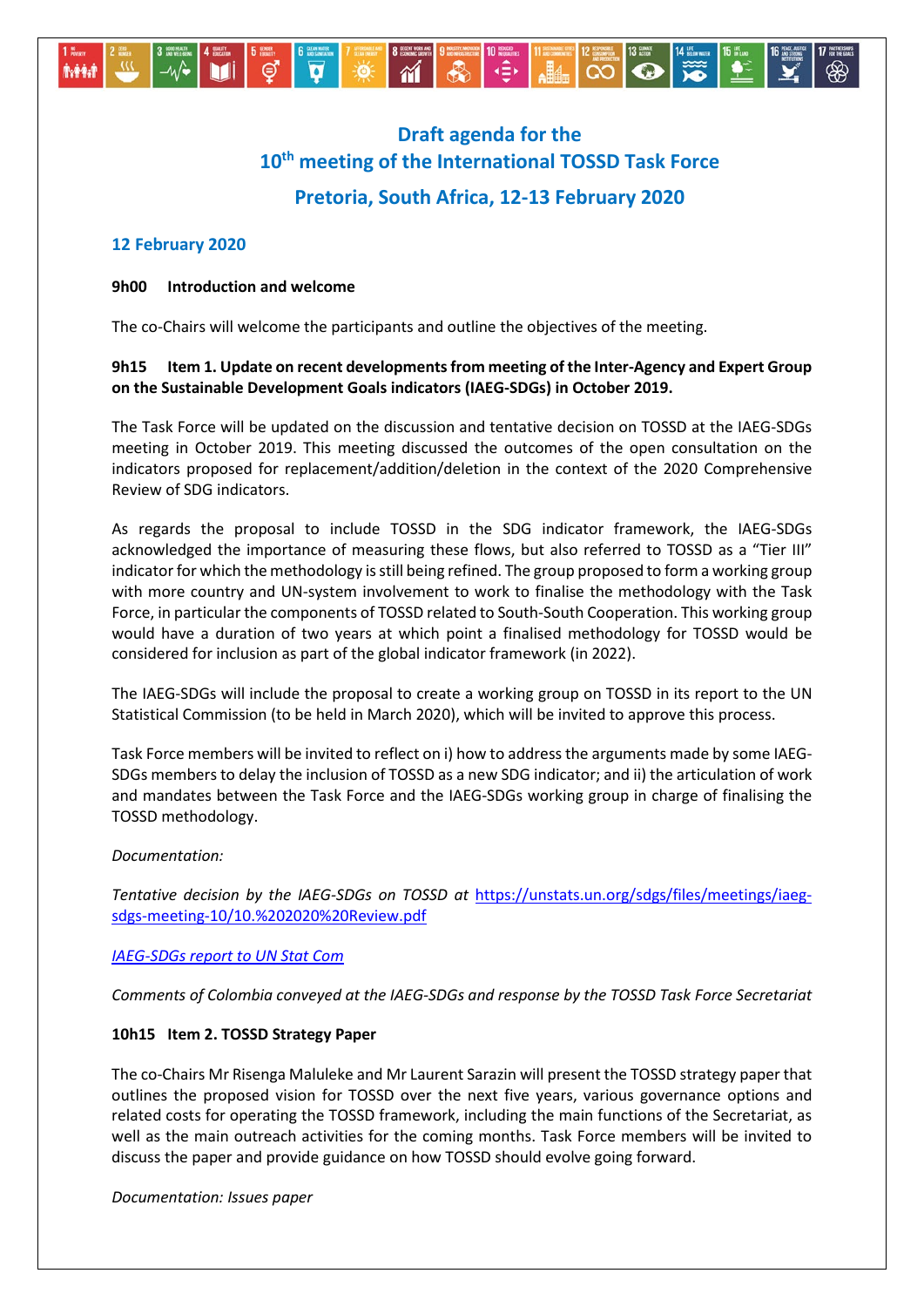# **11h Coffee**

*MAM* 

**11h30 Item 2. TOSSD Strategy Paper (Cont.)**

#### **13h Lunch**

#### **14h30 Item 3. Adjustments to the TOSSD Reporting Instructions**

∹ত

 $\hat{\mathbf{n}}$ 

The Secretariat will present an updated version of the TOSSD Reporting Instructions, based on certain items already agreed in previous Task Force meetings, such as the reporting on administrative costs, scholarships and imputed student costs as well as the updated definition of Triangular Co-operation. The updated version will also include draft text for Task Force members' consideration on a number of issues discussed but not concluded at the October meeting (e.g. reporting instructions for debt relief operations, eligibility criteria on peace and security, clarifying footnote on International Public Goods and establishing a unique project identifier).

اد≘∢

 $\overline{\bullet}$ 

#### *Documentation: Updated TOSSD Reporting Instructions*

#### **15h15 Item 4. TOSSD Classifications**

Based on the TOSSD Data Survey, the pilot on peace and security and recent discussions by the Task Force, the Secretariat will make proposals for changes and additions in the TOSSD classifications, including in channel codes, sector codes, financial instruments and modalities.

*Documentation: Issues paper, updated TOSSD Code Lists*

## **16h Coffee**

#### **16h30 Item 5. Completing the reflection on Pillar II: Global Financial Stability in TOSSD**

The Task Force will be invited to discuss the relevance of including activities in support of Global Financial Stability in TOSSD Pillar II. Examples of such activities include economic surveillance at the global level and systemic risk assessments in worldwide financial markets, undertaken by institutions such as the International Monetary Fund, the Financial Stability Board and similar regional initiatives.

*Documentation: Issues paper*

- **18h Meeting adjourns**
- **19h Social event**

#### **13 February 2019**

## **9h00 Item 6. Operationalising sustainability in TOSSD: criteria for including or excluding activities**

Sustainability is one of the defining concepts and a key eligibility criterion of TOSSD. Compliance with this criterion will be fundamental to assure the credibility of the measure. At the same time, providing clear guidance on the specific activities to include (or not) in TOSSD is challenging. Sustainability assessments are complex exercises for which a single, universal metric does not exist. Furthermore, what is considered sustainable development depends on the local environmental conditions, scientific knowledge, current and available technical solutions and capacities, and also economic and societal factors. The Task Force will be invited to reflect on the concept of sustainability and how this could be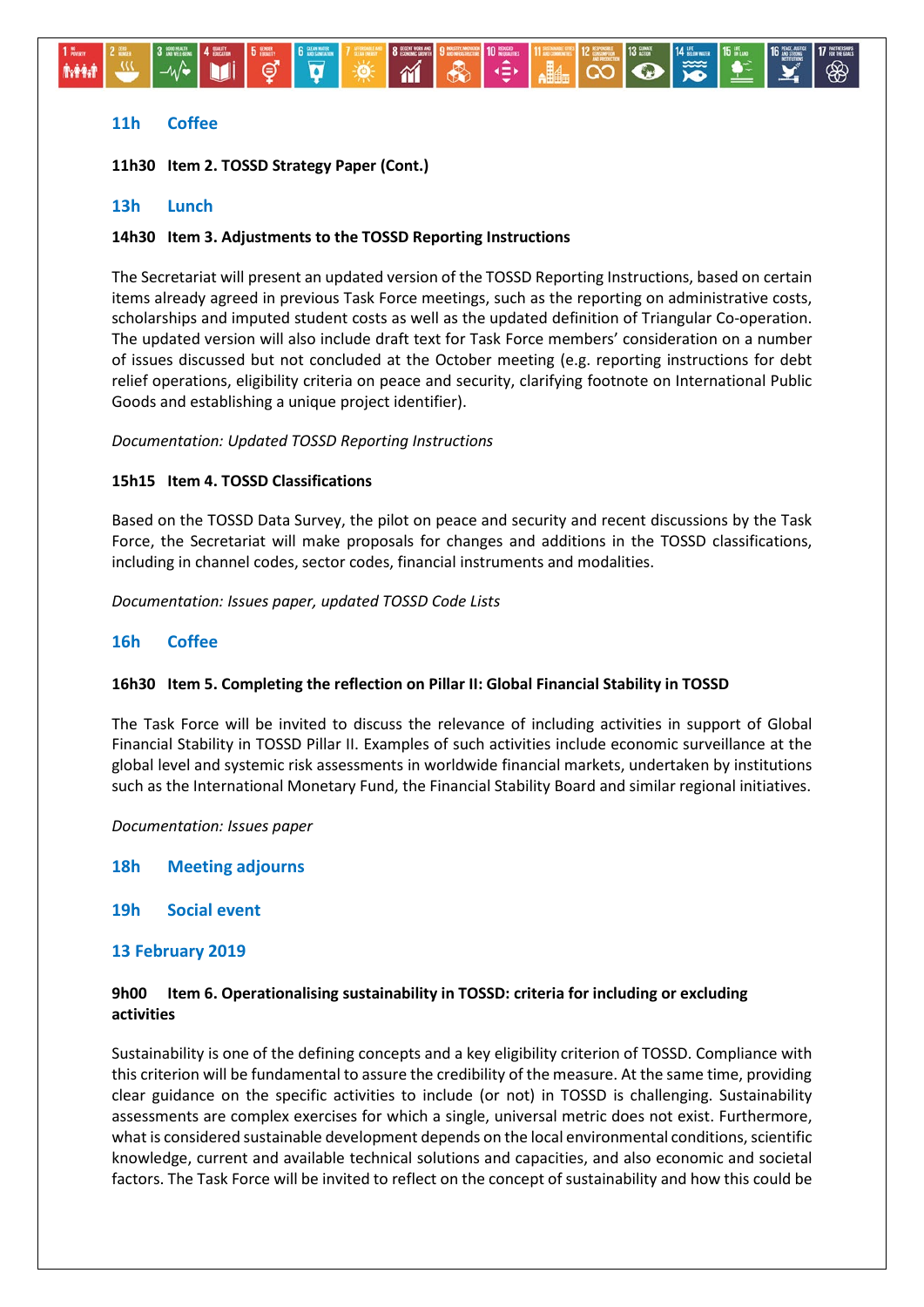translated into clear guidance for data reporters. The focus will be on environmental sustainability as requested by the Task Force at its October meeting.

*Documentation: Issues paper*

#### **11h Coffee**

 $-\mathcal{W}$ 

*<u>MAN</u>* 

#### **11h30 Item 7. Biodiversity in TOSSD**

Activities supporting biodiversity can be included in both TOSSD Pillar I (cross-border resources to support biodiversity in recipient countries) and Pillar II (promotion of biodiversity at the regional and global levels). The responses to the TOSSD data survey included examples that could be further discussed by the Task Force (e.g. efforts of customs and other inspection services in combating illegal wildlife trade, the Crop Trust, etc.). The Task Force will be invited to discuss biodiversity as an international public good and possible additional guidance on the eligibility of this theme.

#### *Documentation: Issues paper*

#### **13h Lunch**

#### **14h30 Item 8. Reporting on TOSSD in 2020 on 2019 resources**

The Task Force will reflect on the reporting cycle of TOSSD, and on the first TOSSD data collection in 2020. It will also be invited to comment on draft supporting documentation prepared by the Secretariat to complement the Reporting Instructions and facilitate reporting. These explanatory notes, similar to the ones used during the Survey, will summarise TOSSD reporting by describing in a nutshell the elements below:

- background and objectives of the data collection,
- methodology (activity level; Pillar I, Pillar II, amounts mobilised from the private sector),
- input required from reporters (summarising each of the fields in the TOSSD data form, and differentiating between mandatory and optional fields; paying particular attention to harmonising reporting with data already being produced for other reporting frameworks, such as the OECD CRS or IATI),
- format (Excel, web tool),
- documentation on Pillar II, with examples of global and regional activities as well as activities conducted in the provider country (taken from the Survey).

Task Force members, regardless of whether they were able to participate or not in the Survey, will be invited to share their plans and foreseen timeline for reporting on Pillar I and Pillar II in 2020.

*Documentation: Explanatory notes on TOSSD reporting, Presentation*

#### **15h30 Item 9. Presentation of the TOSSD Data Visualisation Tool**

The Secretariat will present the TOSSD data visualisation tool and how data from the TOSSD Data Survey will be presented in this tool. During this session, Task Force members will be invited to test the tool in break-out groups, and provide initial feedback.

The tool will be finalised on the basis of comments received and put into production mid-2020.

*Documentation: Presentation, TOSSD on-line tool*

#### **16h30 Coffee**